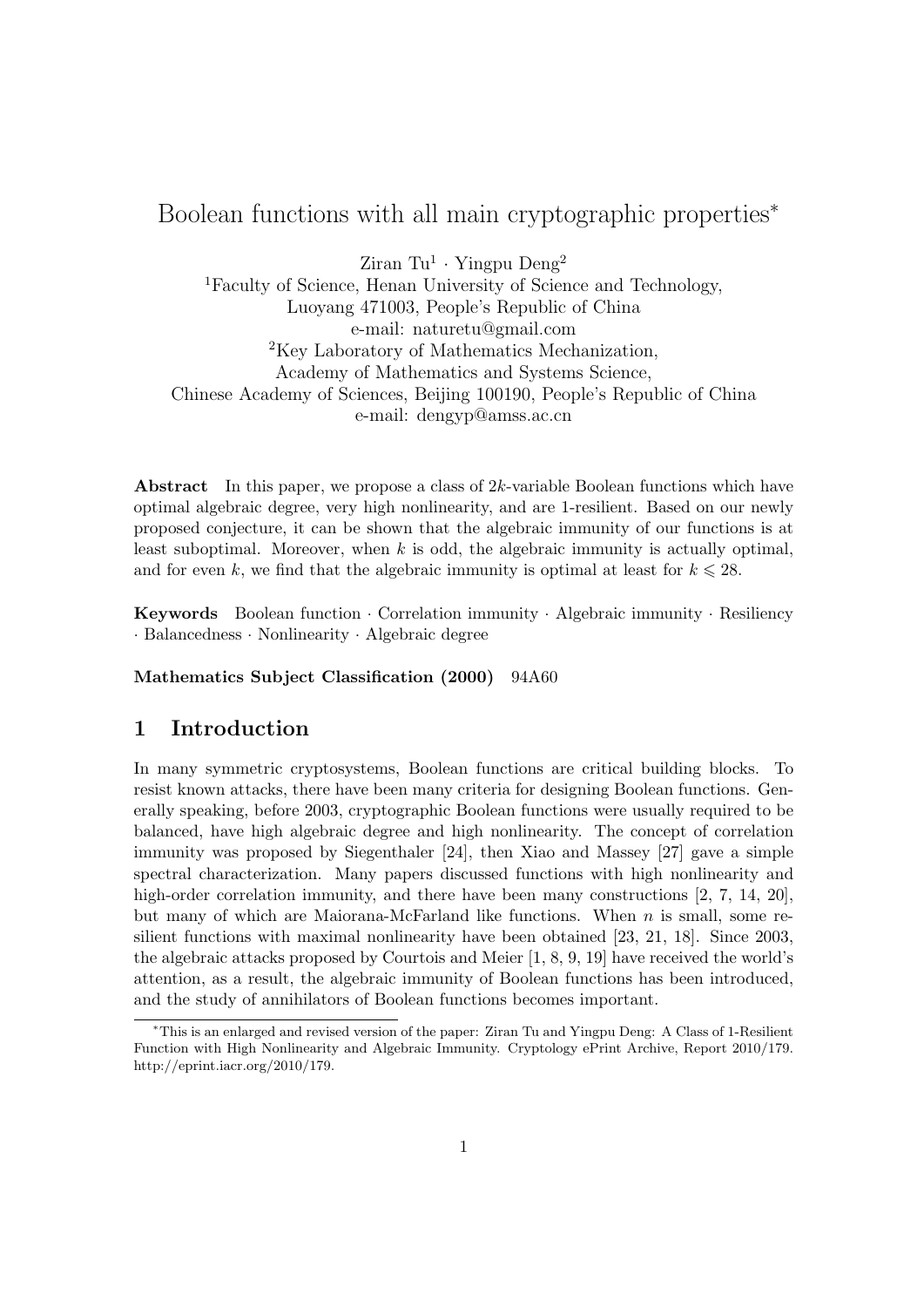**Definition 1.1.** [19] The algebraic immunity  $AI_n(f)$  of an n-variable Boolean function is defined to be the lowest degree of nonzero functions g such that  $fg = 0$  or  $(f + 1)g = 0$ .

To resist standard algebraic attacks, cryptographic Boolean functions should have high algebraic immunity. Up to now, several classes of Boolean functions which are algebraic immunity optimal have been proposed in [4, 6, 11, 15, 16]. Well, designing a Boolean function to meet all criteria is really a challenge. Most known constructions that are algebraic immunity optimal are improper for cryptographic applications. In 2008, Carlet and Feng made a breakthrough at this point in [5] and they constructed an infinite class of n-variable Boolean functions with optimal algebraic immunity, maximal algebraic degree and high nonlinearity. It is the first class of functions which meet the most cryptographic necessities. Very recently, Tu and Deng proposed in [25] a class of algebraic immunity optimal functions of even number variables under an assumption of a combinatoric conjecture, the nonlinearity of these functions were even better than functions proposed in [5]. Although Carlet proved in [3] that the functions in [25] were weak against fast algebraic attacks, he could repair this weakness through small modifications. However, among all the main designing criteria of Boolean functions, the correlation immunity or resiliency was ignored by [5, 25] and all other known functions with optimal algebraic immunity.

In this paper, we propose an infinite class of 2k-variable Boolean functions, which satisfy all the main cryptographic criteria: 1-resilient, algebraic degree optimal, have very high nonlinearity. Based on the conjecture proposed in [25], it can be proved that the algebraic immunity of our functions is at least suboptimal. Moreover, when  $k$  is odd, the algebraic immunity is actually optimal, and for even  $k$ , we find that the algebraic immunity is optimal at least for  $k \leq 28$ .

## 2 Preliminaries

Let n be a positive integer. A Boolean function on n variables is a mapping from  $\mathbb{F}_2^n$  into  $\mathbb{F}_2$ , which is the finite field with two elements. We denote  $B_n$  the set of all *n*-variable Boolean functions.

Every Boolean function f in  $B_n$  has a unique representation as a multivariate polynomial over  $\mathbb{F}_2$  $\mathbf{r}$ 

$$
f(x_1, x_2, ..., x_n) = \sum_{I \subseteq \{1, ..., n\}} a_I \prod_{i \in I} x_i
$$

where the  $a_1$ 's are in  $\mathbb{F}_2$ , such kind of representation is called the algebraic normal form (ANF). The algebraic degree  $deg(f)$  of f is defined to be the maximum degree of those monomials with nonzero coefficients in its algebraic normal form. A Boolean function  $f$  is called affine if  $deg(f) \leq 1$ , we denote  $A_n$  the set of all affine functions in  $B_n$ . The support of f is defined as  $supp(f) = \{x \in \mathbb{F}_2^n : f(x) = 1\}$ , and the  $wt(f)$  is the number of vectors which lie in  $supp(f)$ . For two functions f and g in  $B_n$ , the Hamming distance  $d(f, g)$ between f and g is defined as  $wt(f + g)$ . The nonlinearity  $nl(f)$  of a Boolean function  $f$  is defined as the minimum Hamming distance between  $f$  and all affine functions, i.e.  $n(f) = Min_{q \in A_n} d(f, g).$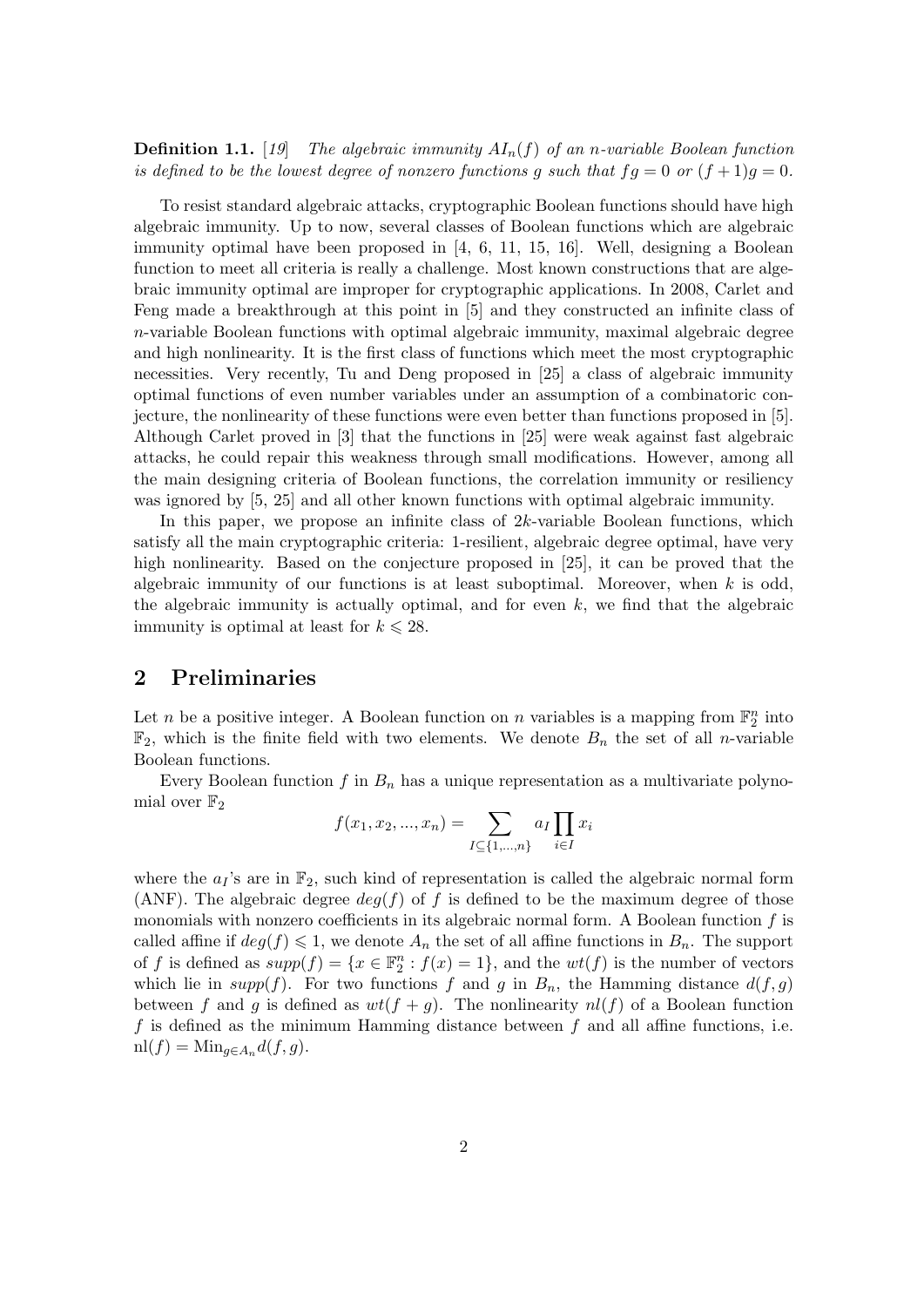For any  $a \in \mathbb{F}_2^n$ , the value

$$
W_f(a) = \sum_{x \in \mathbb{F}_2^n} (-1)^{f(x) + \langle x, a \rangle}
$$

is called the Walsh spectrum of f at a, where  $\langle x, a \rangle$  denotes the inner product between x and a, i.e.  $\langle x, a \rangle = x_1 a_1 + \ldots + x_n a_n$ . If  $W_f(a) = 0$  for  $1 \leqslant wt(a) \leqslant m$ , then f is called m-th order correlation immune, this is the famous Xiao-Massey [27] characterization of correlation immune functions. Moreover, if f is also balanced, we call f is m-th order resilient. The nonlinearity of a Boolean function f can be expressed via its Walsh spectra by the next formula

$$
\mathrm{nl}(f) = 2^{n-1} - \frac{1}{2} \mathrm{Max}_{a \in \mathbb{F}_2^n} |\mathbf{W}_f(a)|.
$$

Notice that for  $f : \mathbb{F}_{2^n} \longrightarrow \mathbb{F}_2$ , the Walsh spectrum of f at  $a \in \mathbb{F}_{2^n}$  is defined by

$$
W_f(a) = \sum_{x \in \mathbb{F}_{2^n}} (-1)^{f(x) + tr(a \cdot x)},
$$

where tr is the trace function from  $\mathbb{F}_{2^n}$  onto  $\mathbb{F}_2$ . For  $f : \mathbb{F}_{2^k} \times \mathbb{F}_{2^k} \longrightarrow \mathbb{F}_2$ , the Walsh spectrum of f at  $(a, b) \in \mathbb{F}_{2^k} \times \mathbb{F}_{2^k}$  is defined by

$$
W_f(a, b) = \sum_{(x,y) \in \mathbb{F}_{2^k} \times \mathbb{F}_{2^k}} (-1)^{f(x,y) + tr(a \cdot x + b \cdot y)},
$$

where tr is the trace function from  $\mathbb{F}_{2^k}$  onto  $\mathbb{F}_2$ . It is well-known that the nonlinearity satisfies the following inequality

$$
\mathrm{nl}(f) \leqslant 2^{n-1} - 2^{\frac{n}{2} - 1}.
$$

When  $n$  is even, the above upper bound can be attained, and such Boolean functions are called bent [22]. Bent function has several equivalent definitions, for instance, a function f is bent is equivalent to say that  $supp(f)$  is a  $(2^n, 2^{n-1} \pm 2^{\frac{n}{2}-1}, 2^{n-2} \pm 2^{\frac{n}{2}-1})$ -difference set in the additive group of  $\mathbb{F}_2^n$ .

### 3 Boolean functions with all main cryptographic properties

In this section, we give our construction inspired by Dillon's partial spread function [12] and discuss its main cryptographic properties. Firstly we recall Dillon's functions. **Dillon's construction** [12]. Let  $n = 2k$ ,  $\mathbb{F}_{2^n} \approx \mathbb{F}_{2^k} \times \mathbb{F}_{2^k}$ ,  $g: \mathbb{F}_{2^k} \longrightarrow \mathbb{F}_2$  is a balanced function which vanishes at 0, define  $f : \mathbb{F}_{2^k} \times \mathbb{F}_{2^k} \to \mathbb{F}_2$  by

$$
f(x,y) = g(xy^{2^k - 2})
$$

then  $f$  is bent.

In the following construction, we try to consider functions' resiliency property in addition to algebraic degree, nonlinearity and algebraic immunity.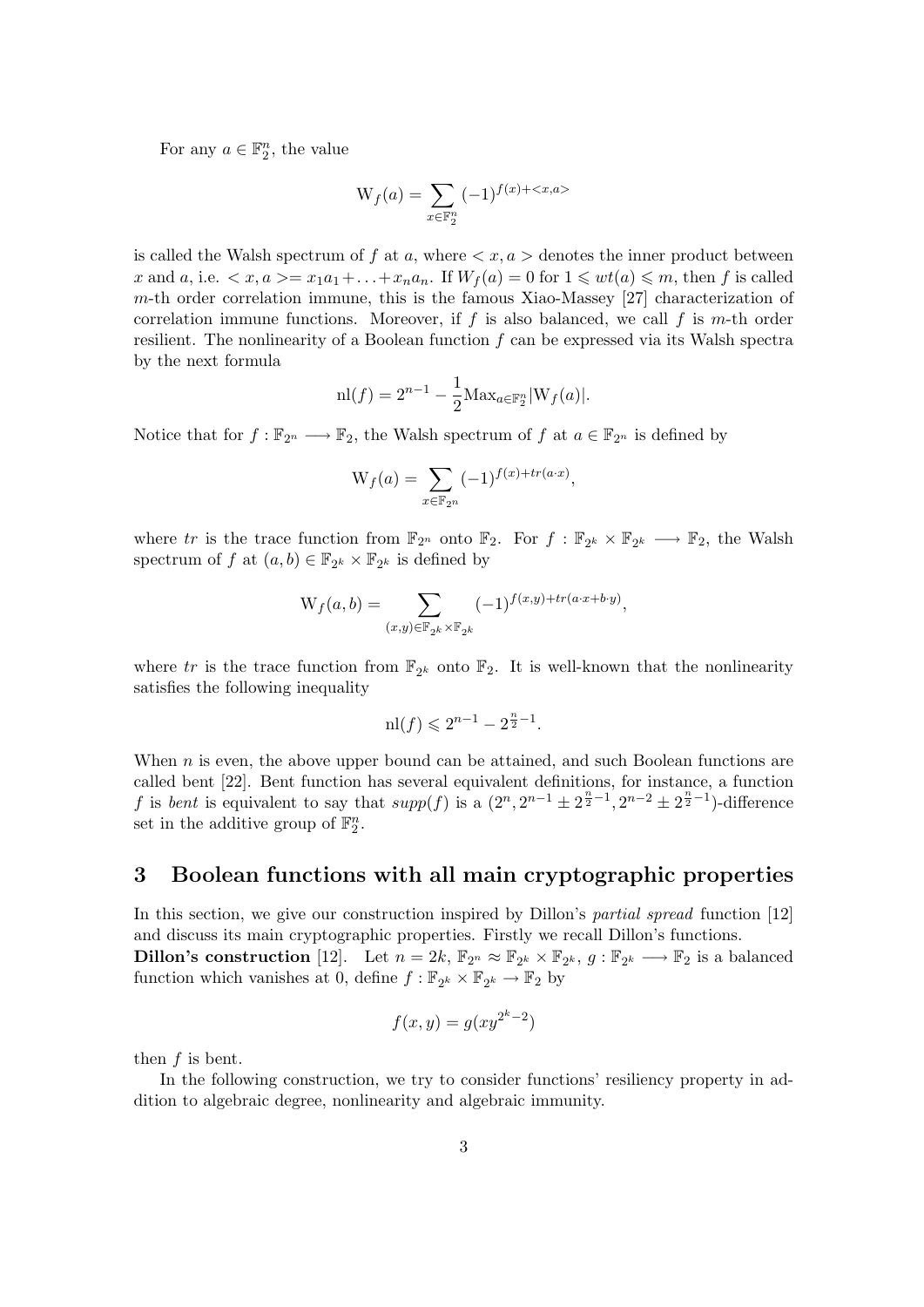**Construction 3.1.** Let  $n = 2k, k \geq 3$  and  $\mathbb{F}_{2^k}$  be the finite field with  $2^k$  elements,  $\alpha$  be a primitive element of  $\mathbb{F}_{2^k}$ . Set  $A = \{0, 1, \alpha, \alpha^2, \cdots, \alpha^{2^{k-1}-1}\}$ . We define an n-variable Boolean function  $f: \mathbb{F}_{2^k} \times \mathbb{F}_{2^k} \to \mathbb{F}_2$ , whose support supp(f) is constituted by the following four disjoint parts:

- $\{(x,y): y = \alpha^i x, x \in \mathbb{F}_2^*\}$  $z_k^*, i = 1, 2, \dots, 2^{k-1} - 1$
- $\{(x, y) : y = x, x \in A\}$
- $\{(x,0):x\in\mathbb{F}_{2^k}\setminus A\}$
- $\bullet \ \{ (0,y) : y \in \mathbb{F}_{2^k} \setminus A \}$

#### 3.1 1-resiliency, algebraic degree and nonlinearity

Proposition 3.2. Let function f be defined as in Construction 3.1, then f is 1-resilient.

**Proof.** Since  $wt(f) = (2^k - 1)(2^{k-1} - 1) + (2^{k-1} + 1) + (2^{k-1} - 1) + (2^{k-1} - 1) = 2^{n-1}$ , so f is balanced. We need to verify that  $W_f(a, b) = 0$  for each  $(a, b) \in \mathbb{F}_{2^k} \times \mathbb{F}_{2^k}$  satisfying  $wt(a, b) = 1$ . In fact, we can prove more. When a, b are not all zero, first note that

$$
\sum_{(x,y)\in \mathbb{F}_{2^k}\times \mathbb{F}_{2^k}} (-1)^{tr(ax+by)} \\
= \sum_{x\in \mathbb{F}_{2^k}} (-1)^{tr(ax)} \cdot \sum_{y\in \mathbb{F}_{2^k}} (-1)^{tr(by)} = 0,
$$

where tr is the trace function from  $\mathbb{F}_{2^k}$  onto  $\mathbb{F}_2$ , then we have

$$
W_f(a, b) = \sum_{(x,y)\in \mathbb{F}_{2^k}} (-1)^{f(x,y) + tr(ax+by)} = -2 \sum_{(x,y)\in supp(f)} (-1)^{tr(ax+by)}.
$$

We can see

$$
\sum_{(x,y)\in supp(f)} (-1)^{tr(ax+by)} = \sum_{i=1}^{2^{k-1}-1} \sum_{x\in \mathbb{F}_{2^k}^*} (-1)^{tr((a+b\alpha^i)x)} + \sum_{x\in A} (-1)^{tr((a+b)x)} + \sum_{x\in \mathbb{F}_{2^k} \setminus A} (-1)^{tr(by)}.
$$

We consider the Walsh spectra of two kinds of points: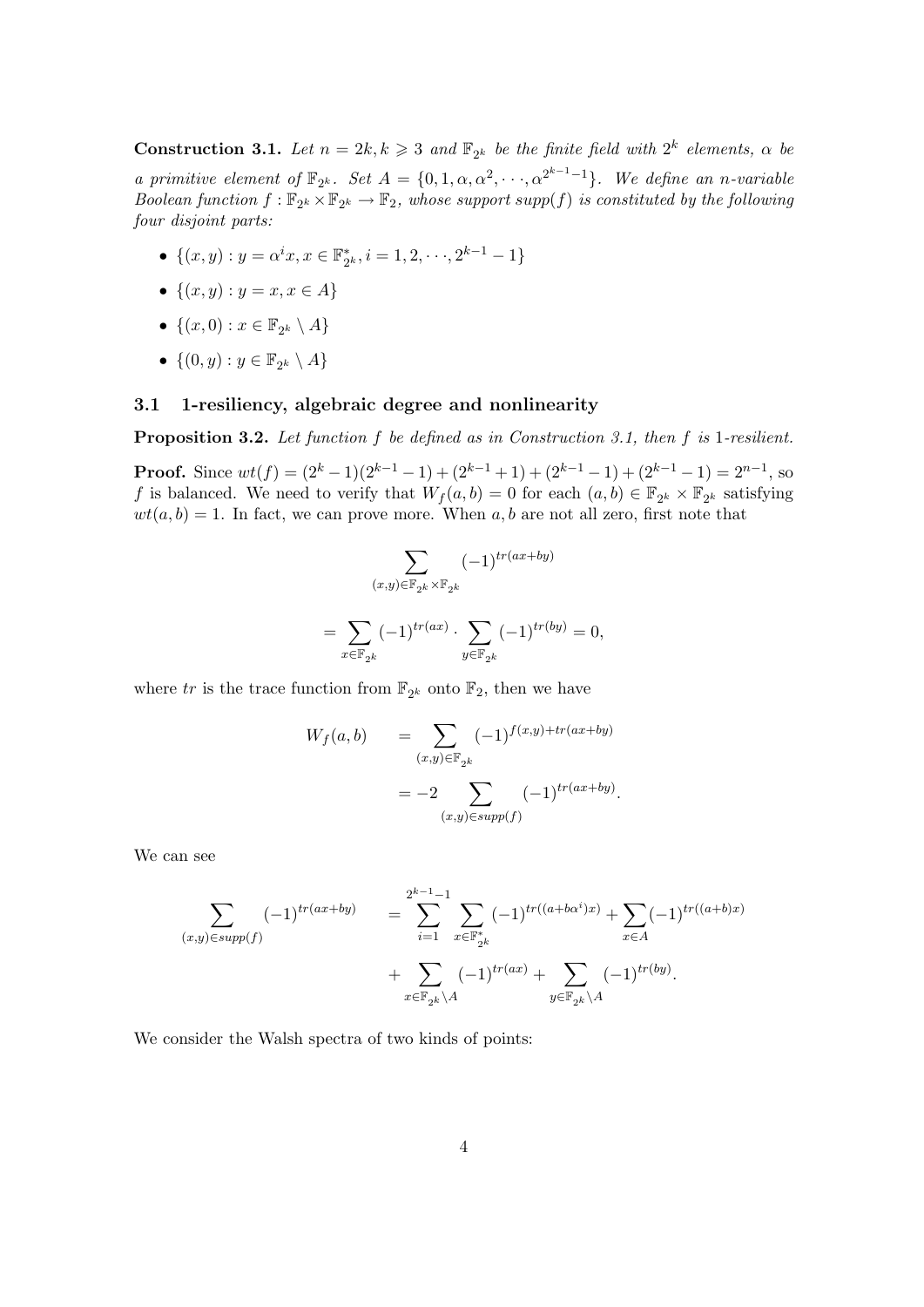1.  $a \neq 0, b = 0$ , then

$$
\sum_{(x,y)\in supp(f)} (-1)^{tr(ax+by)} = 1 - 2^{k-1} + 2^k - |A| + \sum_{x\in \mathbb{F}_{2^k} \backslash A} (-1)^{tr(ax)} + \sum_{x\in A} (-1)^{tr(ax)};
$$

2.  $b \neq 0, a = 0$ , then

$$
\sum_{(x,y)\in supp(f)} (-1)^{tr(ax+by)} = 1 - 2^{k-1} + 2^k - |A| + \sum_{y\in \mathbb{F}_{2^k} \setminus A} (-1)^{tr(by)} + \sum_{y\in A} (-1)^{tr(by)}.
$$

Combining with the equality  $|A| = 2^{k-1} + 1$ , it is obvious to see that  $W_f(a, b) = 0$  for  $ab = 0$ . Therefore f is 1-resilient.  $\Box$ 

From Siegenthaler's inequality [24], we know that for an *n*-variable,  $m$ -th order resilient Boolean function g, it should be satisfied that  $m + deg(g) \leq n - 1$ . We will see that f in Construction 3.1 is algebraic degree optimal in this sense.

**Proposition 3.3.** Let function f be defined as in Construction 3.1, then  $deg(f) = n - 2$ .

**Proof.** Let  $g, h : \mathbb{F}_{2^k} \times \mathbb{F}_{2^k} \to \mathbb{F}_2$  be two Boolean functions as defined by  $supp(g)$  =  $\{(x,y): y = \alpha^i x, x \in \mathbb{F}_2^*\}$  $z_2^*, i = 0, 1, \dots, 2^{k-1} - 1$  and by  $supp(h) = \{(0, 0)\} \cup \{(x, x) : x \in$  $\mathbb{F}_{2^k} \setminus A$   $\cup$   $\{(x, 0) : x \in \mathbb{F}_{2^k} \setminus A\} \cup \{(0, y) : y \in \mathbb{F}_{2^k} \setminus A\}$ . So  $f = g + h$ . Since g is a function in the PS<sup>-</sup> class, it is a bent function, we know that  $deg(g) \leq k < n-2$  from [22]. To prove  $deg(f) = n - 2$ , we only need to prove  $deg(h) = n - 2$ . By Lagrange's interpolation formula, we have

$$
h(x,y) = (x^{2^k - 1} + 1)(y^{2^k - 1} + 1) + \sum_{a \notin A} ((x + a)^{2^k - 1} + 1)((y + a)^{2^k - 1} + 1)
$$
  
+ 
$$
\sum_{a \notin A} ((x + a)^{2^k - 1} + 1)(y^{2^k - 1} + 1) + \sum_{a \notin A} (x^{2^k - 1} + 1)((y + a)^{2^k - 1} + 1).
$$

Expanding the terms, we have

$$
h(x,y) = \sum_{a \notin A} \sum_{i=1}^{2^k - 1} \sum_{j=1}^{2^k - 1} {2^k - 1 \choose i} {2^k - 1 \choose j} x^{2^k - 1 - i} y^{2^k - 1 - j} a^{i + j}.
$$

It is easy to see  $deg(h) \leq n-2$ . The coefficient of  $x^{2^k-1-1}y^{2^k-1-1}$  is

$$
\sum_{a \notin A} a^2 = \left(\frac{1 + \alpha^{2^{k-1}}}{1 + \alpha}\right)^2
$$

which is obviously nonzero in  $\mathbb{F}_{2^k}$ . Therefore  $deg(h) = n - 2$ .

 $\Box$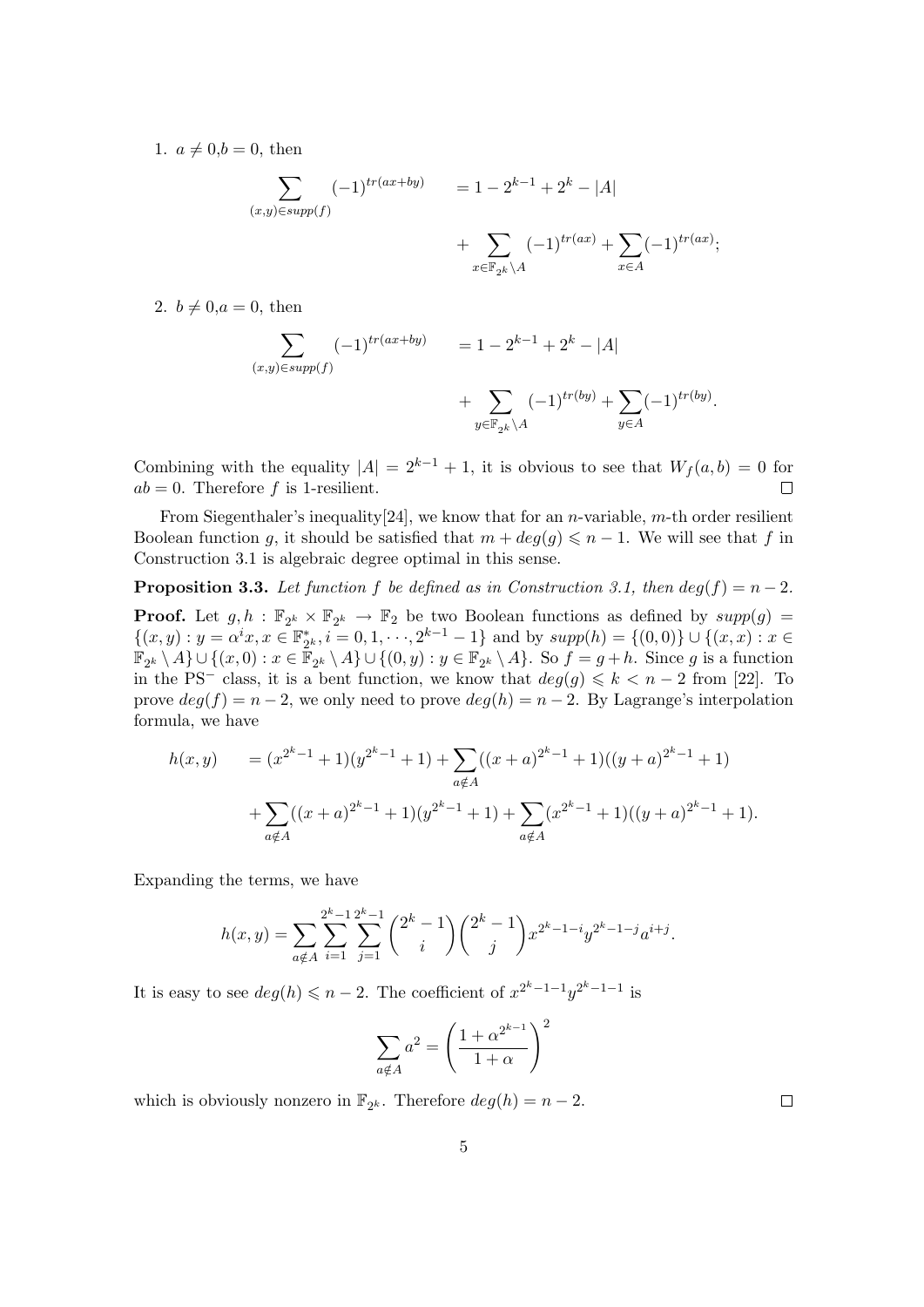Now we consider the nonlinearity of functions from Construction 3.1, we need a result in [5].

**Proposition 3.4.** [5] Let  $\omega \in \mathbb{F}_{2^n}^*$  be a primitive element and  $\lambda \in \mathbb{F}_{2^n}$ , denote

$$
S_{\lambda} = \sum_{i=2^{n-1}-1}^{2^n-2} (-1)^{tr(\lambda \omega^i)}.
$$

If  $\lambda \neq 0$ , then

$$
|S_{\lambda}| \leqslant 2^{\frac{n}{2}}n \cdot \ln 2 + 1.
$$

**Proposition 3.5.** Let function f be defined as in Construction 3.1, then  $nl(f) \geq 2^{n-1}$  $2^{k-1} - 3 \cdot k \cdot 2^{\frac{k}{2}} ln 2 - 7.$ 

Proof. From the above proof we only need to consider

$$
K_{(a,b)} := \sum_{(x,y)\in supp(f)} (-1)^{tr(ax+by)}
$$

for  $(a, b) \in \mathbb{F}_{2^k} \times \mathbb{F}_{2^k}$  with  $a \cdot b \neq 0$ , and where tr is the trace function from  $\mathbb{F}_{2^k}$  onto  $\mathbb{F}_2$ . We know that

$$
K_{(a,b)} = \sum_{i=1}^{2^{k-1}-1} \sum_{x \in \mathbb{F}_{2^k}^*} (-1)^{tr((a+b\alpha^i)x)} + \sum_{x \in A} (-1)^{tr((a+b)x)} + \sum_{x \in \mathbb{F}_{2^k} \backslash A} (-1)^{tr(by)}.
$$

By Proposition 3.4, we know that

$$
\left| \sum_{x \notin A} (-1)^{tr(ax)} \right| = \left| \sum_{i=2^{k-1}}^{2^k - 2} (-1)^{tr(a\alpha^i)} \right| = \left| \sum_{i=2^{k-1}-1}^{2^k - 2} (-1)^{tr(a\alpha^i)} - (-1)^{tr(a\alpha^{2^{k-1}-1})} \right|
$$

$$
\leq (k \cdot 2^{\frac{k}{2}} ln 2 + 1) + 1 = k \cdot 2^{\frac{k}{2}} ln 2 + 2.
$$

Similarly, we have

$$
|\sum_{y \notin A} (-1)^{tr(by)}| \leq k \cdot 2^{\frac{k}{2}} ln 2 + 2.
$$

If  $a + b \neq 0$ , we also have

$$
\left|\sum_{x \in A} (-1)^{tr((a+b)x)}\right| = \left|-\sum_{x \notin A} (-1)^{tr((a+b)x)}\right| \leq k \cdot 2^{\frac{k}{2}} ln 2 + 2.
$$

Now we can obtain an upper bound for  $|K_{(a,b)}|$  easily: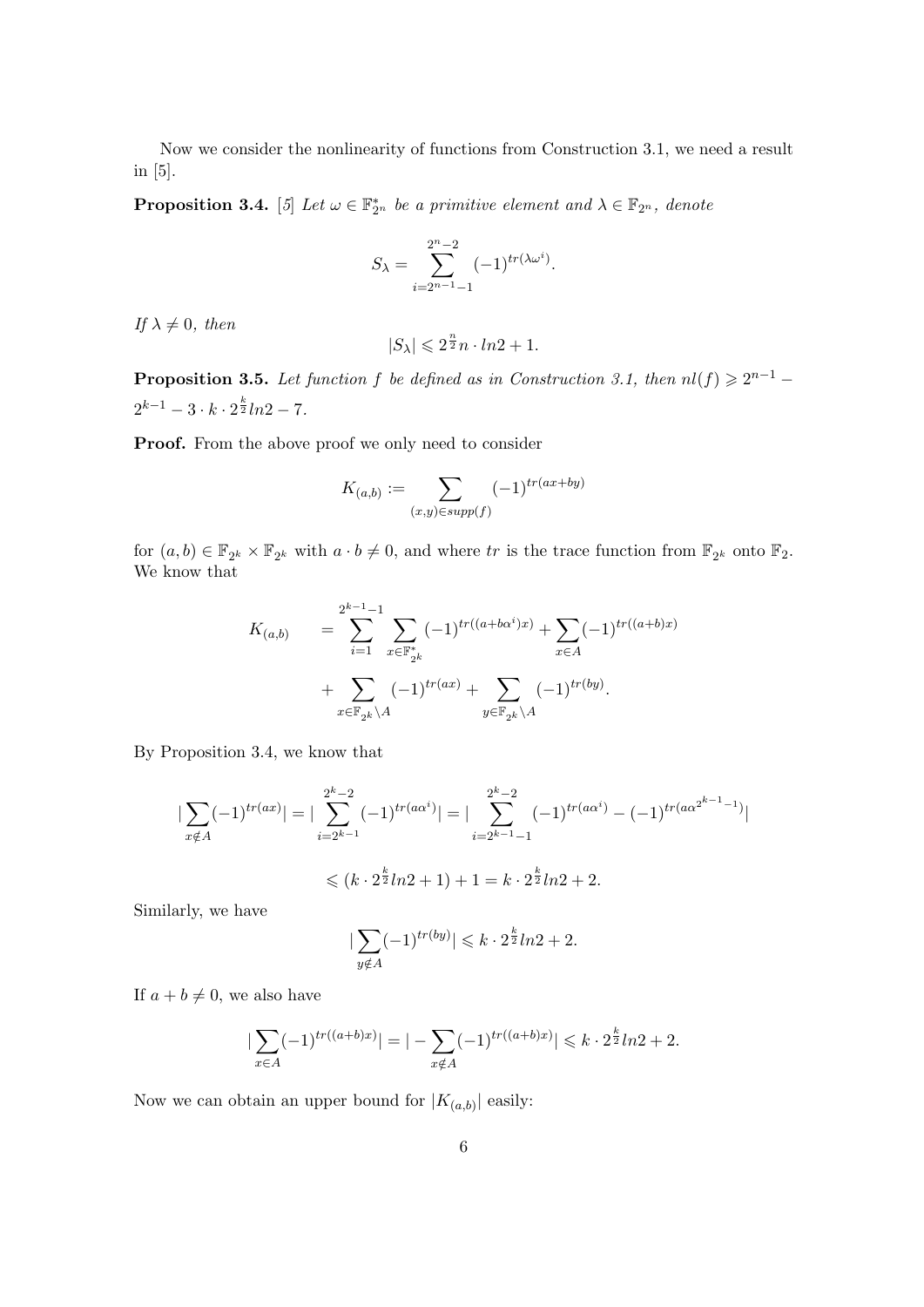1.  $a + b = 0$ , then

$$
|K_{(a,b)}| = |(2^{k-1} - 1)(-1) + (2^{k-1} + 1) + \sum_{x \notin A} (-1)^{tr(ax)} + \sum_{y \notin A} (-1)^{tr(by)}|
$$
  
\$\leq 2 + 2 \cdot (k \cdot 2^{\frac{k}{2}} ln 2 + 2);

2.  $a + b\alpha^{i} = 0$  for some  $i, 0 < i < 2^{k-1}$ , then

$$
|K_{(a,b)}| = |(2^k - 1) + (-1) \cdot (2^{k-1} - 2) + \sum_{x \in A} (-1)^{tr((a+b)x)} + \sum_{x \in \mathbb{F}_{2^k} \backslash A} (-1)^{tr(ax)} + \sum_{y \in \mathbb{F}_{2^k} \backslash A} (-1)^{tr(by)}| \leq 2^{k-1} + 1 + 3 \cdot (k \cdot 2^{\frac{k}{2}} ln 2 + 2);
$$

3. otherwise

$$
|K_{(a,b)}| = |-(2^{k-1}-1) + \sum_{x \in A} (-1)^{tr((a+b)x)} + \sum_{x \in \mathbb{F}_{2^k} \backslash A} (-1)^{tr(ax)}
$$
  
+ 
$$
\sum_{y \in \mathbb{F}_{2^k} \backslash A} (-1)^{tr(by)}| \leq 2^{k-1} + 1 + 3 \cdot (k \cdot 2^{\frac{k}{2}} ln 2 + 2).
$$

Finally we get

$$
nl(f) = 2^{n-1} - \frac{1}{2} Max_{a,b \in \mathbb{F}_{2^k}} |W_f(a,b)| = 2^{n-1} - Max_{a,b \in \mathbb{F}_{2^k}^*} |K(a,b)|
$$
  

$$
\geq 2^{n-1} - 2^{k-1} - 3 \cdot k \cdot 2^{\frac{k}{2}} ln 2 - 7.
$$

 $\Box$ 

In fact, we can improve this lower bound according to the method in [26]. We use Magma system to compute the nonlinearity of  $f$  in Construction 3.1, see the following table. We can see that the nonlinearity of  $f$  is very high and satisfying.

Table 1 The nonlinearity of functions in Construction 3.1

| $\eta$ | $-2^{\frac{n}{2}}$<br>$2^{n-1}$ | nl(f)  |
|--------|---------------------------------|--------|
| 6      | 28                              | 24     |
| 8      | 120                             | 112    |
| 10     | 496                             | 484    |
| 12     | 2016                            | 1996   |
| 14     | 8128                            | 8100   |
| 16     | 32640                           | 32588  |
| 18     | 130816                          | 130760 |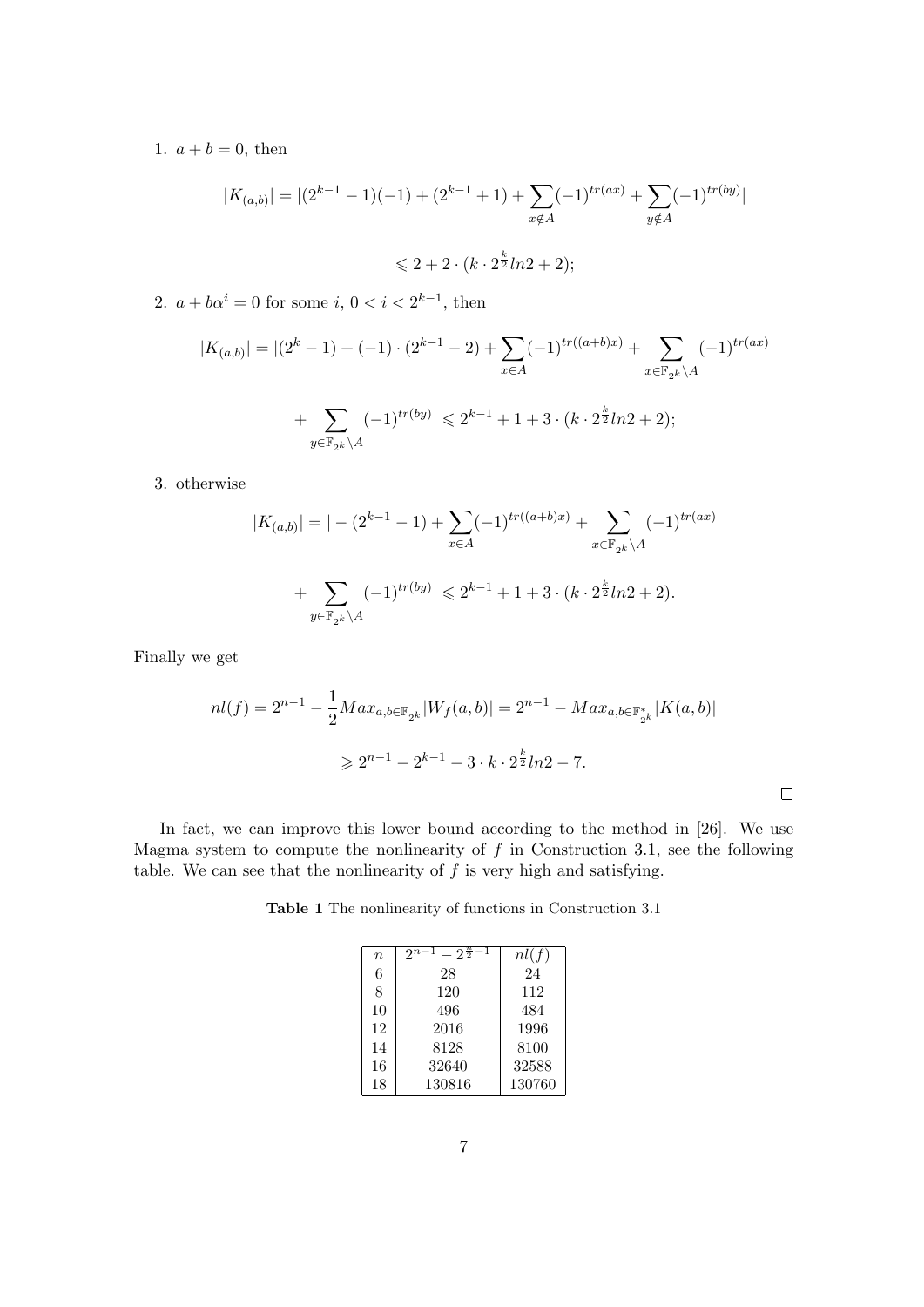#### 3.2 The algebraic immunity

In this section we discuss the algebraic immunity property of Boolean functions from Construction 3.1. We first recall a combinatorial conjecture proposed in [25].

**Conjecture 3.6.** [25] Assume  $k \in \mathbb{Z}$ ,  $k > 1$ . For every  $x \in \mathbb{Z}$ ,  $0 \leq x \leq 2^k - 1$ , we expand x as a binary string of length k, and denote the number of one's in the string by  $w(x)$ . For any  $t \in \mathbb{Z}$ ,  $0 < t < 2^k - 1$ , let

$$
S_t = \{(a, b) | a, b \in \mathbb{Z}, 0 \leq a, b < 2^k - 1, a + b = t \mod 2^k - 1, w(a) + w(b) \leq k - 1\}
$$

then  $|S_t| \leq 2^{k-1}$ .

In fact, the authors designed in [25] an algorithm and validated their conjecture until  $k \leq 29$ . As a cornerstone of the algebraic immunity property of functions in [25], the conjecture attracts people's attention, the authors in [10, 13] tried to attack this problem theoretically and some advances had been made, and they verified that the conjecture is correct for many cases of  $t$ . In the remainder of this paper, we always assume that this conjecture is correct.

In the course of the proof, we need the knowledge of BCH code (see, for example, [17]). For the convenience of the reader, we recall the definition of a BCH code.

**Theorem 3.7.** (The BCH bound) Let  $\Phi$  be a cyclic code of length n and with generator polynomial  $q(x)$  such that for some integers  $b \ge 0$ ,  $\delta \ge 1$ 

$$
g(\alpha^b) = g(\alpha^{b+1}) = \cdots = g(\alpha^{b+\delta-2}) = 0
$$

i.e. the code has a string of  $\delta - 1$  consecutive powers of  $\alpha$  as zeros, where  $\alpha$  is a primitive n−th root of unity, then the minimal distance of  $\Phi$  is at least  $\delta$ .

This induces the definition of a BCH code.

**Definition 3.8.** A cyclic code of length n over  $\mathbb{F}_q$  is a BCH code of designed distance  $\delta$ if, for some integer  $b \geq 0$ ,

$$
g(x) = lcm{m^{(b)}(x), m^{(b+1)}(x), \cdots, m^{(b+\delta-2)}(x)}
$$

*i.e.*  $g(x)$  is the lowest degree monic polynomial over  $\mathbb{F}_q$  having  $\alpha^b, \alpha^{b+1}, \dots, \alpha^{b+\delta-2}$  as zeros, where  $m^{(i)}(x)$  is the minimal polynomial of  $\alpha^i$  over  $\mathbb{F}_q$ .

We will use the BCH bound repeatedly, for later convenience we introduce the following corollary:

**Corollary 3.9.** Let  $f(x)$  be a univariate polynomial over the finite field  $\mathbb{F}_{2^k}$  with  $deg(f)$  $2^k-2$ ,  $\alpha$  be a primitive element of  $\mathbb{F}_{2^k}$ . If  $f(x)$  has  $\delta-1$  consecutive roots  $\alpha^s, \alpha^{s+1}, \cdots$  $\cdot, \alpha^{s+\delta-2}$ , in which s is a nonnegative integer, and if f is not the zero polynomial, then the number of nonzero coefficients in  $f(x)$  is larger than or equal to  $\delta$ .

**Proof.** Write  $f(x) = a_0 + a_1x + \ldots + a_{2^k-2}x^{2^k-2}$  with  $a_i \in \mathbb{F}_{2^k}$ . From the assumed condition, we know that  $(a_0, a_1, \ldots, a_{2^k-2})$  is a codeword in some BCH code of length  $2^k-1$ over  $\mathbb{F}_{2^k}$ , having  $\alpha^s, \alpha^{s+1}, \dots, \alpha^{s+\delta-2}$  as zeros and with designed distance  $\delta$ . According to the BCH bound, if this codeword is nonzero, then its weight should be larger than or equal to  $\delta$ .  $\Box$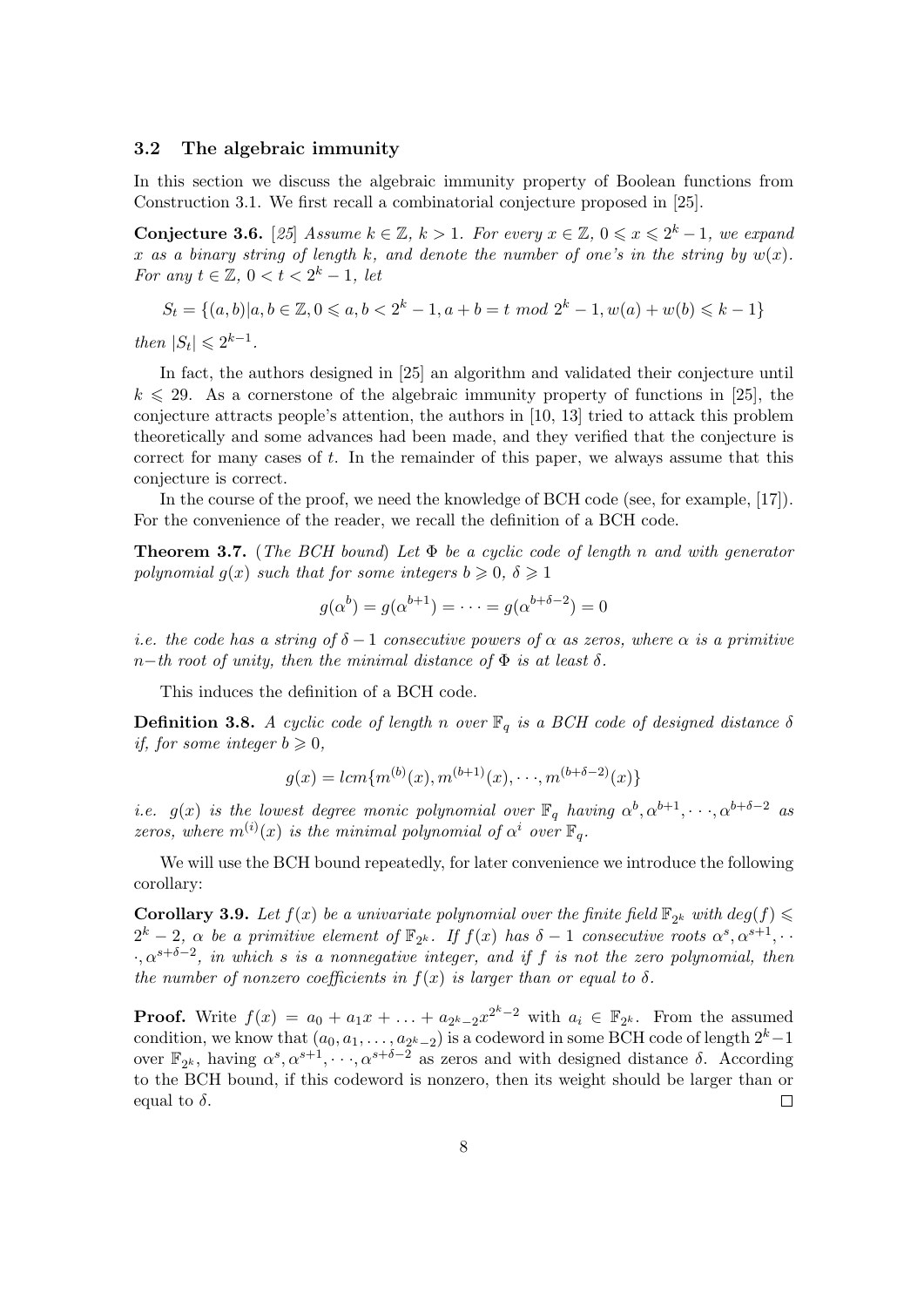Firstly, we show that the algebraic immunity in Construction 3.1 is at least suboptimal. For this we need the following lemma.

**Lemma 3.10.** For every  $0 < t < 2<sup>k</sup> - 1$ , the modular equation  $a + b = t$  mod  $2<sup>k</sup> - 1$  $1, w(a) + w(b) = k - 1$  has at least one pair of solution.

**Proof.** At first we observe that, if t and t' belong to a same cyclotomic coset  $mod 2^k - 1$ , then the modular equations for  $t$  and for  $t'$  have exactly the same number of solutions. Without loss of generality we suppose that  $t$  has the following form:

$$
t = \underbrace{11\cdots 1}_{n_1}\underbrace{00\cdots 0}_{n_2}\underbrace{1\cdots 1}_{n_3}\underbrace{0\cdots 0}_{n_4}\cdots \underbrace{1\cdots 1}_{n_{2r-1}}\underbrace{0\cdots 0}_{n_{2r}}
$$

In order to prove the lemma, we only need to construct a pair of  $(a, b)$  to be a solution. If  $0 \leq a, b \leq 2^k - 1$  satisfy  $a + b = t \mod 2^k - 1$ , then  $w(a) + w(b) = w(t) + s$ , in which s represents the number of carries when doing the modular addition. Since  $w(t) = n_1 + n_3 + \ldots + n_{2r-1}$  and  $k = n_1 + n_2 + \ldots + n_{2r-1} + n_{2r}$ , we have that  $(a, b)$ is a required solution if and only if  $a + b = t \mod 2^k - 1$  and the number of carries is  $n_2 + n_4 + \ldots + n_{2r} - 1$  when doing the modular addition.

If  $n_{2r} > 1$ , we construct a pair  $(a, b)$  as follows:

$$
a = \underbrace{1 \cdots 1}_{n_1-1} 0 \underbrace{1 \cdots 11}_{n_2} \underbrace{1 \cdots 1}_{n_3-1} 0 \underbrace{1 \cdots 11}_{n_4} \cdots \underbrace{1 \cdots 1}_{n_{2r-1}-1} 0 \underbrace{1 \cdots 110}_{n_{2r}}
$$

$$
b = \underbrace{0 \cdots 0}_{n_1-1} 0 \underbrace{0 \cdots 01}_{n_2} \underbrace{0 \cdots 01}_{n_3-1} \cdots \underbrace{0 \cdots 01}_{n_4} \cdots \underbrace{0 \cdots 01}_{n_{2r-1}-1} 0 \underbrace{0 \cdots 010}_{n_{2r}}
$$

If  $n_{2r} = 1$ , we construct  $(a, b)$  as

$$
a = \underbrace{1 \cdots 1}_{n_1-1} 0 \underbrace{1 \cdots 11}_{n_2} \underbrace{1 \cdots 1}_{n_3-1} 0 \underbrace{1 \cdots 11}_{n_4} \cdots \underbrace{1 \cdots 1}_{n_{2r-1}} 0
$$
  

$$
b = \underbrace{0 \cdots 0}_{n_1-1} 0 \underbrace{0 \cdots 01}_{n_2} \underbrace{0 \cdots 0}_{n_3-1} 0 \underbrace{0 \cdots 01}_{n_4} \cdots \underbrace{0 \cdots 0}_{n_{2r-1}} 0
$$

It's not difficult to verify that  $(a, b)$  is a required solution.

**Proposition 3.11.** Assume Conjecture 3.6 is correct. Let  $n = 2k$ , then the algebraic immunity of function f in Construction 3.1 is at least suboptimal, i.e.  $AI_n(f) \geq k - 1$ .

**Proof.** We need to prove that both  $f, f + 1$  have no annihilators with degrees  $\leq k - 2$ . Let  $h: \mathbb{F}_{2^k} \times \mathbb{F}_{2^k} \to \mathbb{F}_2$  satisfy  $deg(h) \leq k-2$  and  $f \cdot h = 0$ . We will prove  $h = 0$ . Observe that h can be written as a polynomial of two variables on  $\mathbb{F}_{2^k}$  as

$$
h(x,y) = \sum_{i=0}^{2^{k}-1} \sum_{j=0}^{2^{k}-1} h_{i,j} x^{i} y^{j},
$$

 $\Box$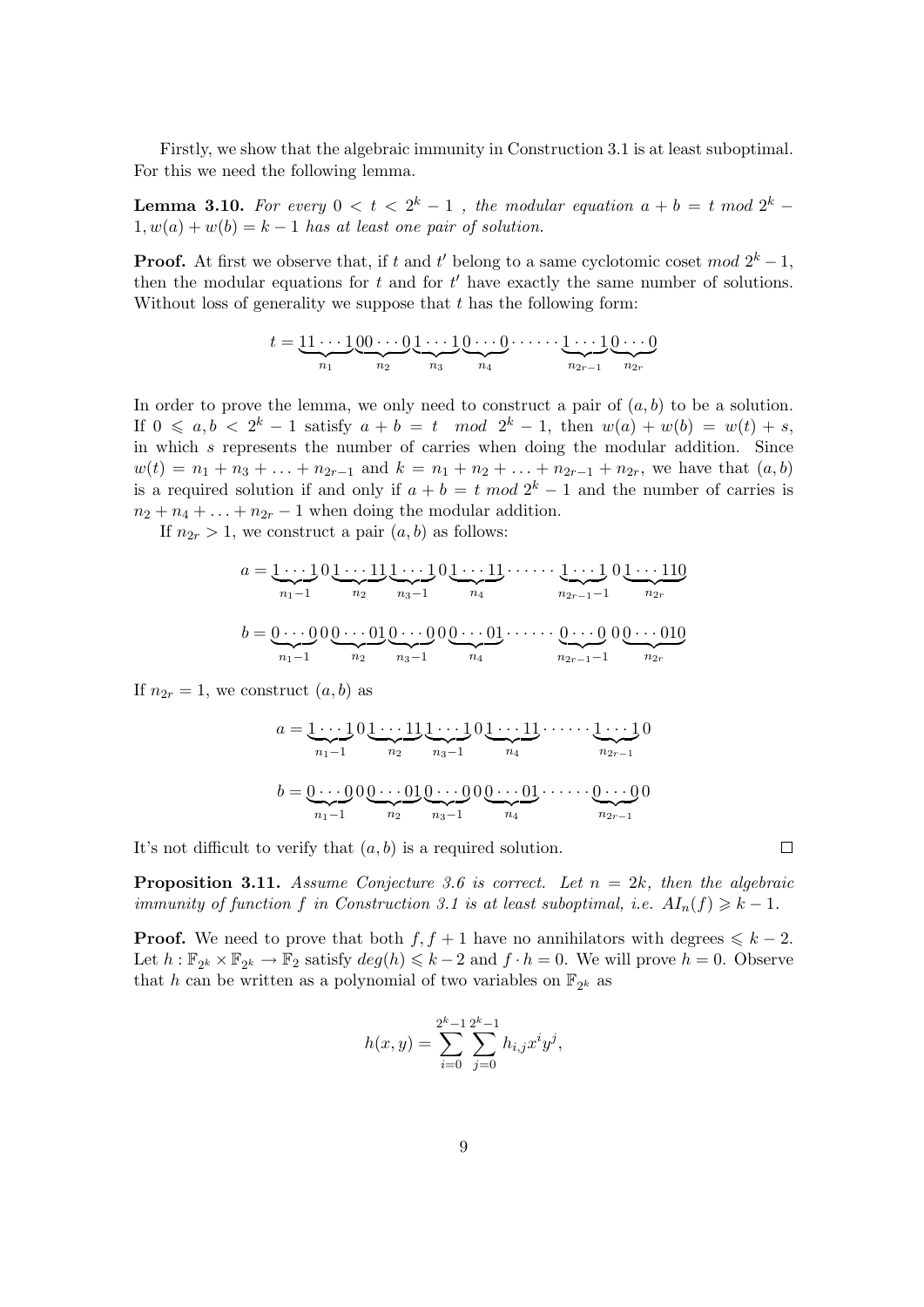where  $h_{i,j} \in \mathbb{F}_{2^k}$ . By  $deg(h) \leq k-2$ , we have  $h_{i,j} = 0$  with  $w(i) + w(j) \geq k-1$ . Since  $h(x, \gamma x) = 0$  for  $x \in \mathbb{F}_2^*$  $C_{2^{k}}^{*}, \gamma \in \Delta := \{\alpha, \alpha^{2}, \ldots, \alpha^{2^{k-1}-1}\}.$  Write

$$
h(x, \gamma x) = \sum_{i,j} h_{i,j} x^{i} (\gamma x)^{j} = h_{0,0} + \sum_{t=1}^{2^{k}-2} h_{t}(\gamma) x^{t}
$$

in which

$$
h_t(\gamma) := \sum_{j=0}^{2^k-2} h_{t-j,j} \gamma^j.
$$

We have  $h_{0,0} = 0, h_t(\gamma) = 0$  for  $1 \leq t \leq 2^k - 2, \gamma \in \Delta$ . Since  $h_t$  has consecutive  $2^{k-1} - 1$ roots, by Corollary 3.9, if  $h_t$  is not the zero polynomial, then the number of nonzero coefficients of  $h_t$  should be greater than or equal to  $2^{k-1}$ . Set  $J = \{j \mid j \in \mathbb{Z}, 0 \leqslant j \leqslant \mathbb{Z}\}$  $2^k - 2$ ,  $w(t - j) + w(j) \leq k - 2$ . However, by Conjecture 3.6 and Lemma 3.10, we have  $|J| \leq 2^{k-1} - 1$ . Hence  $h_t = 0$  for  $1 \leq t \leq 2^k - 2$ . So  $h = 0$ .

Since  $supp(f + 1) \supseteq \{(x, \alpha^i x) \mid x \in \mathbb{F}_2^*\}$  $a_{2^k}^*, i = 2^{k-1}, \ldots, 2^k - 2$ , a similar argument is applicable to  $f + 1$ , and we can show that  $f + 1$  has no annihilator of degree  $\leq k - 2$ . Therefore  $AI_n(f) \geq k-1$ .  $\Box$ 

In fact, we can analyze the algebraic immunity of the given functions in Construction 3.1 more accurately. We will prove that the functions in Construction 3.1 have optimal algebraic immunity when  $k$  is odd under the assumption of the correctness of Conjecture 3.6. For this we need the following lemma.

Lemma 3.12. With the notation of Conjecture 3.6. Assume Conjecture 3.6 is correct. Let k be an odd integer. If  $w(t) \leq \frac{k-1}{2}$  $\frac{-1}{2}$ , then |S<sub>t</sub>| is strictly less than  $2^{k-1}$ .

**Proof.** The proof is straightforward. If  $(a, b) \in S_t$ , then obviously  $(b, a) \in S_t$ . Since  $(\frac{t}{2}, \frac{t}{2})$  $\frac{t}{2}$ is a solution of  $S_t$  if and only if  $w(\frac{t}{2})$  $(\frac{t}{2}) + w(\frac{t}{2})$  $(\frac{t}{2}) = 2w(t) \leq k - 1$ . Hence if  $w(t) \leq \frac{k-1}{2}$  $\frac{-1}{2}$ , then  $|S_t|$  must be odd, i.e.  $|S_t|$  is strictly less than  $2^{k-1}$ .

**Proposition 3.13.** Assume Conjecture 3.6 is correct. Let  $n = 2k$ . If k is odd, then the algebraic immunity of the function f in Construction 3.1 is optimal, i.e.  $AI_n(f) = k$ .

**Proof.** Similar to the proof of Proposition 3.11, we need to prove that both  $f, f + 1$  have no annihilators with degrees  $\leq k - 1$ . For the sake of completeness, we repeat appropriate parts of the proof of Proposition 3.11. Let  $h : \mathbb{F}_{2^k} \times \mathbb{F}_{2^k} \to \mathbb{F}_2$  satisfy  $deg(h) \leq k - 1$  and  $f \cdot h = 0$ . We will prove  $h = 0$ . Write

$$
h(x,y) = \sum_{i=0}^{2^{k}-1} \sum_{j=0}^{2^{k}-1} h_{i,j} x^{i} y^{j},
$$

where  $h_{i,j} \in \mathbb{F}_{2^k}$ . By  $deg(h) \leq k-1$ , we have  $h_{i,j} = 0$  when  $w(i) + w(j) \geq k$ . Since  $h(x, \gamma x) = 0$  for  $x \in \mathbb{F}_2^*$  $C_{2^k}^*, \gamma \in \Delta := \{ \alpha, \alpha^2, \dots, \alpha^{2^{k-1}-1} \}.$  Write

$$
h(x, \gamma x) = \sum_{i,j} h_{i,j} x^{i} (\gamma x)^{j} = h_{0,0} + \sum_{t=1}^{2^{k}-2} h_{t}(\gamma) x^{t}
$$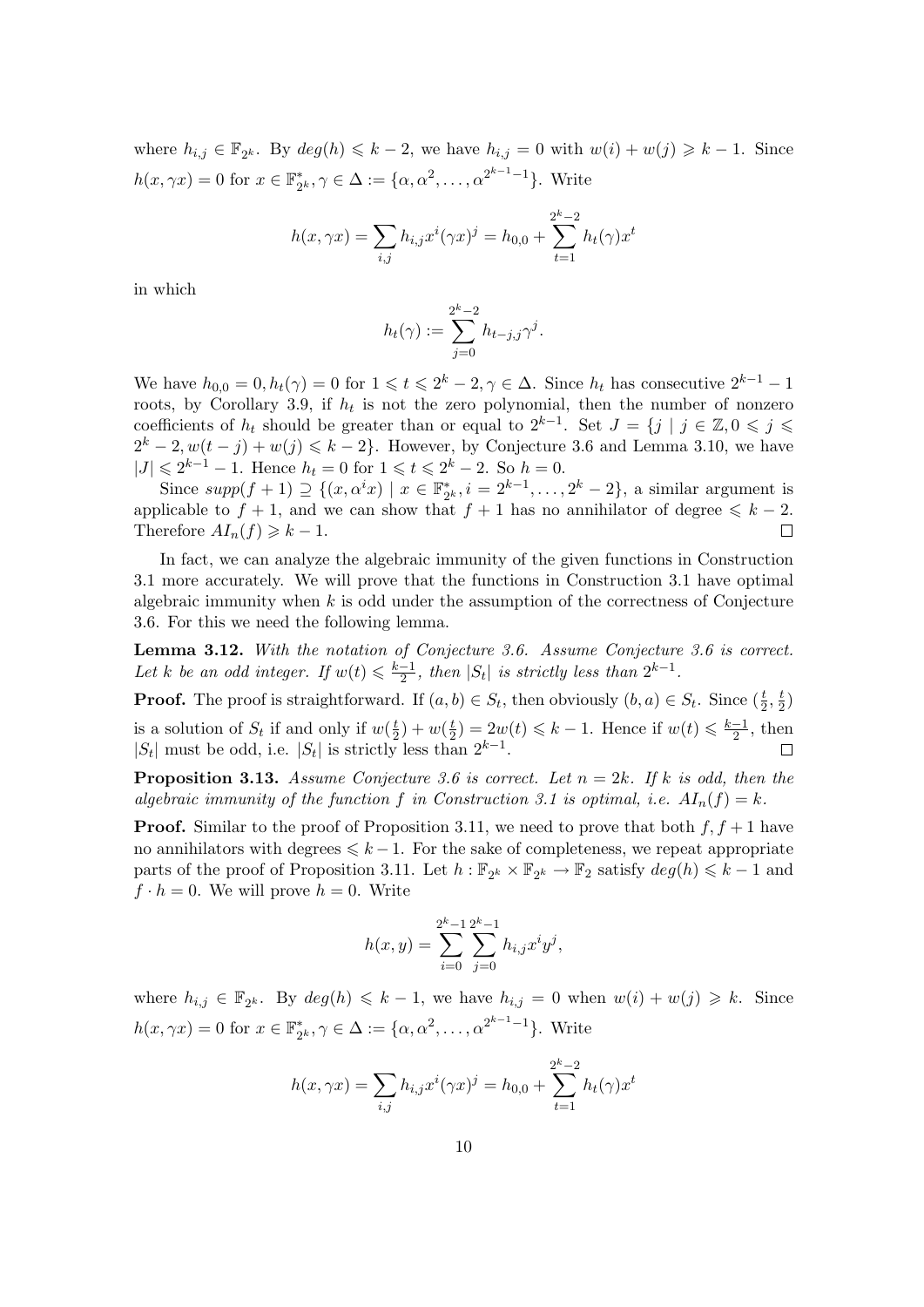in which

$$
h_t(\gamma) := \sum_{j=0}^{2^k-2} h_{t-j,j} \gamma^j.
$$

We have  $h_{0,0} = 0, h_t(\gamma) = 0$  for  $1 \leq t \leq 2^k - 2, \gamma \in \Delta$ . Since  $h_t$  has consecutive  $2^{k-1} - 1$ roots, by Corollary 3.9, if  $h_t$  is not the zero polynomial, then the number of nonzero coefficients of  $h_t$  should be greater than or equal to  $2^{k-1}$ . Set  $J_t = \{j \mid j \in \mathbb{Z}, 0 \leqslant j \leqslant \mathbb{Z}\}$  $2^k - 2, w(t - j) + w(j) \leq k - 1$ . If  $w(t) \leq \frac{k-1}{2}$  $\frac{-1}{2}$ , by Lemma 3.12, we have  $|J_t| < 2^{k-1}$ . Hence  $h_t = 0$  for  $w(t) \leq \frac{k-1}{2}$  $\frac{-1}{2}$ . In particular, we have  $h_{t,0} = 0$  for  $w(t) \leq \frac{k-1}{2}$  $\frac{-1}{2}$ .

Since  $h(x, 0) = 0$  for  $x \in \mathbb{F}_{2^k} \setminus A = \{ \alpha^{2^{k-1}}, \dots, \alpha^{2^k-2} \},$  i.e.

$$
0 = h_{0,0} + \sum_{i=1}^{2^k - 2} h_{i,0} x^i := h_0(x).
$$

By Corollary 3.9, if  $h_0$  is not the zero polynomial, then the number of nonzero coefficients of  $h_0$  should be greater than or equal to  $2^{k-1}$ . Since the number of  $h_{i,0}$  for which  $0 \leqslant i \leqslant$  $2^k - 2$  and  $w(i) \leqslant \frac{k-1}{2}$  $\frac{-1}{2}$  is  $\sum_{j=0}^{(k-1)/2} {k \choose j}$ j  $= 2^{k-1}$ , the number of nonzero coefficients of  $h_0$  is  $\leq 2^{k} - 1 - 2^{k-1} = 2^{k-1} - 1$ . So  $h_0 = 0$ . Hence  $h_{t,0} = 0$  for all  $1 \leq t \leq 2^{k} - 2$ . Therefore, the number of nonzero coefficients of  $h_t$  is  $\leq 2^{k-1} - 1$ . So  $h_t = 0$  for all  $1 \leq t \leq 2^k - 2$ . We have  $h = 0$ .

Since

$$
supp(f+1) \supseteq \{(x,\alpha^i x) \mid x \in \mathbb{F}_{2^k}^*, i = 2^{k-1}, \dots, 2^k - 2\} \bigcup \{(x,0) \mid x = 1, \alpha, \dots, \alpha^{2^{k-1}-1}\},
$$

a similar argument is applicable to  $f + 1$ , and we can show that  $f + 1$  has no annihilator of degree  $\leq k - 1$ . Therefore  $AI_n(f) = k$ .  $\Box$ 

For the case of even  $k$ , the actual computation by Magma system shows that the functions in Construction 3.1 have optimal algebraic immunity for small k. To deal with this case, we first make some assumption related to Conjecture 3.6.

**Assumption A** With the notation of Conjecture 3.6. Set  $T = \{t \mid 1 \leq t \leq 2^k-2, |S_t| = 1\}$  $2^{k-1}$ . Then  $|T| < 2^{k-1}$ .

Remark 3.14. By Lemma 3.12, if the Conjecture 3.6 is correct, then the Assumption A is also true for odd k. For even k, we use the algorithm for validating Conjecture 3.6 in [25] to verify that the Assumption A is true for all even  $k \leq 28$ .

**Proposition 3.15.** Assume both Conjecture 3.6 and Assumption A are correct. Let  $n =$ 2k. If k is even, then the algebraic immunity of the function f in Construction 3.1 is optimal, i.e.  $AI_n(f) = k$ .

**Proof.** Similarly, we need to prove that both  $f, f + 1$  have no annihilators with degrees  $\leq k - 1$ . For the sake of completeness, we repeat appropriate parts of the proof of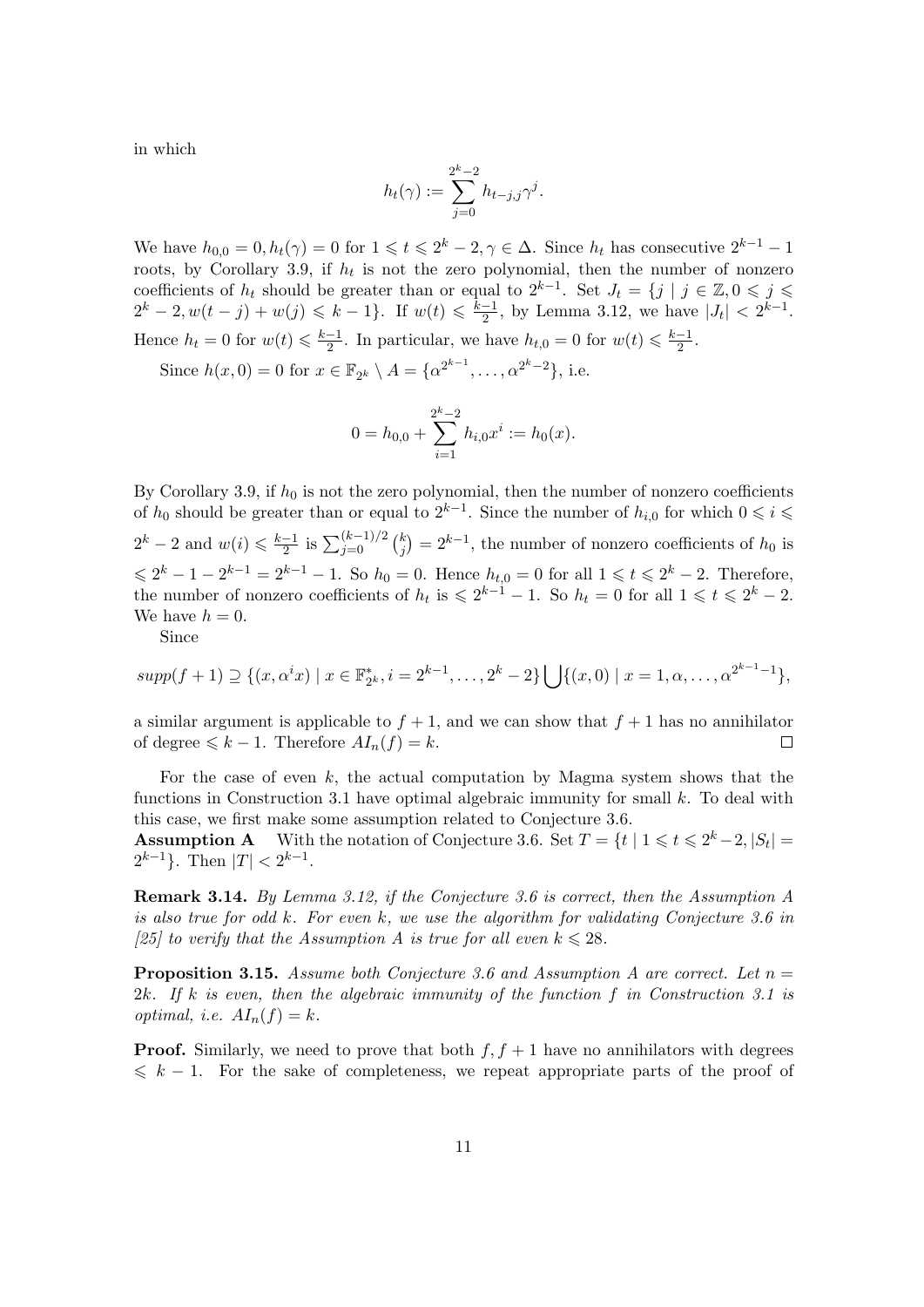Proposition 3.11. Let  $h : \mathbb{F}_{2^k} \times \mathbb{F}_{2^k} \to \mathbb{F}_2$  satisfy  $deg(h) \leq k - 1$  and  $f \cdot h = 0$ . We will prove  $h = 0$ . Write

$$
h(x,y) = \sum_{i=0}^{2^{k}-1} \sum_{j=0}^{2^{k}-1} h_{i,j} x^{i} y^{j},
$$

where  $h_{i,j} \in \mathbb{F}_{2^k}$ . By  $deg(h) \leq k-1$ , we have  $h_{i,j} = 0$  when  $w(i) + w(j) \geq k$ . Since  $h(x, \gamma x) = 0$  for  $x \in \mathbb{F}_2^*$  $C_{2^k}^*, \gamma \in \Delta := \{ \alpha, \alpha^2, \dots, \alpha^{2^{k-1}-1} \}.$  Write

$$
h(x, \gamma x) = \sum_{i,j} h_{i,j} x^{i} (\gamma x)^{j} = h_{0,0} + \sum_{t=1}^{2^{k}-2} h_{t}(\gamma) x^{t}
$$

in which

$$
h_t(\gamma) := \sum_{j=0}^{2^k-2} h_{t-j,j} \gamma^j.
$$

We have  $h_{0,0} = 0, h_t(\gamma) = 0$  for  $1 \leq t \leq 2^k - 2, \gamma \in \Delta$ . Since  $h_t$  has consecutive  $2^{k-1} - 1$ roots, by Corollary 3.9, if  $h_t$  is not the zero polynomial, then the number of nonzero coefficients of  $h_t$  should be greater than or equal to  $2^{k-1}$ .

Since  $h(x, x) = 0$  for  $x \in \{\alpha, \alpha^2, \dots, \alpha^{2^{k-1}-1}\}\$ , and  $h(x, x) = h_{0,0} + \sum_{t=1}^{2^k-2} a_t x^t$ , where  $a_t := \sum_{i+j \equiv t} h_{i,j} = \sum_{i=0}^{2^k-2} h_{i,t-i}$ , we have  $\sum_{t=1}^{2^k-2} a_t x^t = 0$  for  $x \in {\alpha, \alpha^2, ..., \alpha^{2^{k-1}-1}}$ . Set  $T_1 = \{t \mid 1 \leq t \leq 2^k - 2, |S_t| < 2^{k-1}\}\$ and  $T_2 = \{t \mid 1 \leq t \leq 2^k - 2, |S_t| = 2^{k-1}\}.$ By Assumption A, we have  $|T_2| < 2^{k-1}$ . Hence  $|T_1| = 2^k - 1 - |T_2| > 2^{k-1} - 1$ , i.e.  $|T_1| \geq 2^{k-1}$ . For  $t \in T_1$ , since  $|S_t| < 2^{k-1}$ , we have  $h_t = 0$ , hence  $a_t = 0$ . So the number of nonzero  $a_t(1 \leq t \leq 2^k-2)$  is at most  $2^{k-1}-1$ . By Corollary 3.9, we have  $a_t = 0$  for all  $1 \leq t \leq 2^{k} - 2$ . Thus, since  $h_t(1) = a_t$ , we have  $h_t(\gamma) = 0$  for all  $1 \leq t \leq 2^{k} - 2$  and for  $\gamma \in \{1, \alpha, \alpha^2, \ldots, \alpha^{2^{k-1}-1}\}.$  By Conjecture 3.6 and Corollary 3.9, we have  $h_t = 0$  for all  $1 \leqslant t \leqslant 2^k - 2$ , hence  $h = 0$ . Since

$$
supp(f+1) \supseteq \{(x,\alpha^i x) \mid x \in \mathbb{F}_{2^k}^*, i = 2^{k-1}, \dots, 2^k - 2\} \bigcup \{(x,x) \mid x = \alpha^{2^{k-1}}, \dots, \alpha^{2^k - 2}\},
$$

a similar argument is applicable to  $f + 1$ , and we can show that  $f + 1$  has no annihilator of degree  $\leq k - 1$ . Therefore  $AI_n(f) = k$ .  $\Box$ 

### 4 Conclusion

In this paper, we construct an infinite class of  $2k$ -variable boolean functions, which seem to meet all the main criteria for designing Boolean functions: 1-resilient, algebraic degree optimal, having very high nonlinearity. Based on the conjecture proposed in [25], it can be proved that the algebraic immunity of our functions is at least suboptimal. Moreover, when k is odd, the algebraic immunity is actually optimal, and for even  $k$ , we find that the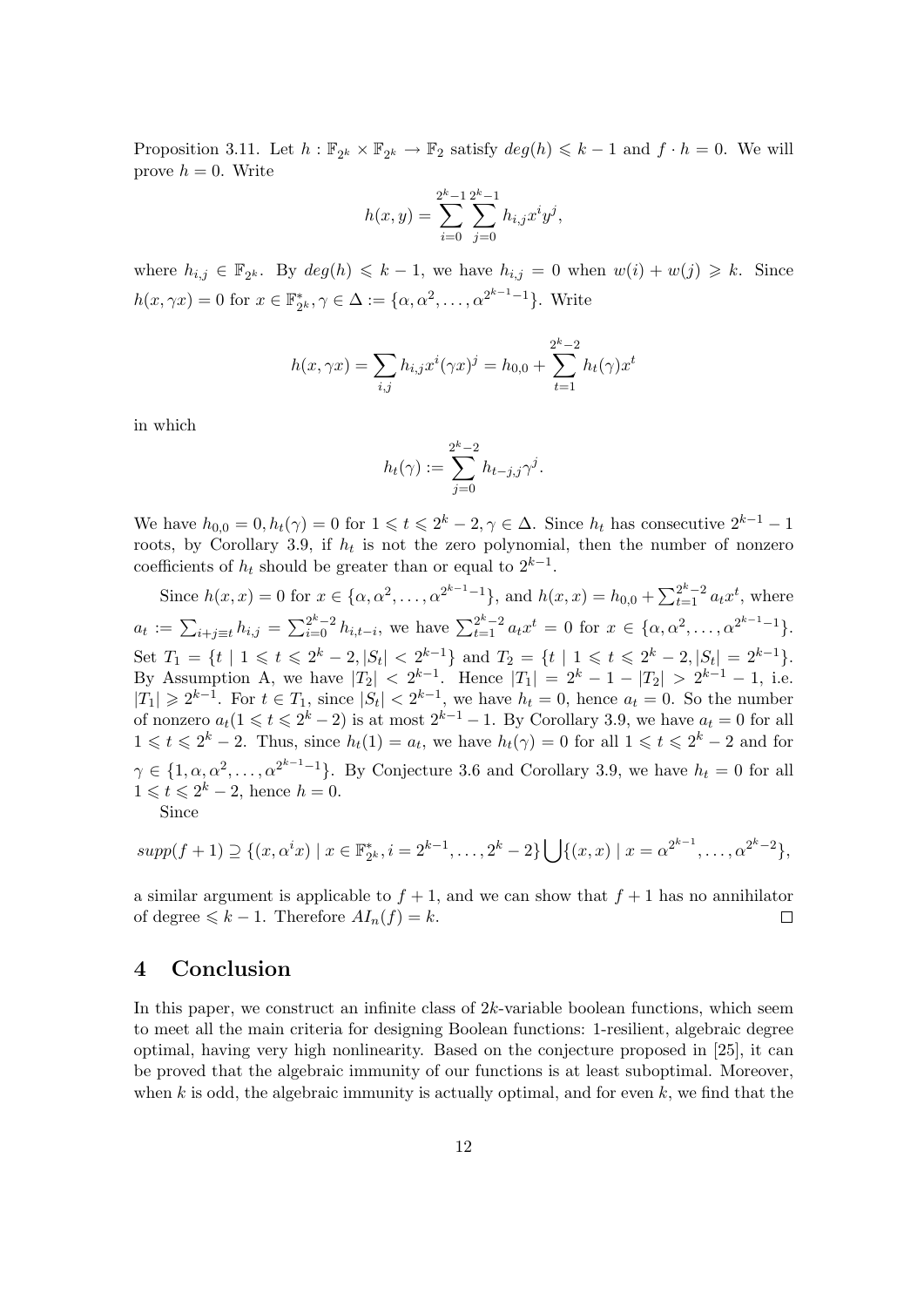algebraic immunity is optimal at least for  $k \le 28$ . We believe that this class of functions are of both theoretical and practical importance.

Acknowledgments The work of the first author was supported by the NNSF of China (Grants Nos. 11071285, 61003234). The work of the second author was supported by the NNSF of China (Grants Nos. 11071285, 60821002, 10971250) and 973 Project (2011CB302401).

# References

- [1] Armknecht F.: Improving fast algebraic attacks. In: 11th International Workshop on Fast Software Encryption, FSE 2004. Lecture Notes in Computer Science, vol. 3017, pp. 65–82 (2004).
- [2] Camion P., Carlet C., Charpin P., Sendrier N.: On correlation immune functions. In: Advances in Cryptology, Crypto 91, Lecture Notes in Computer Science, vol. 576, pp. 86–100 (1992).
- [3] Carlet C.: On a weakness of the Tu-Deng function and its repair. Cryptology ePrint Archive, Report 2009/606. http://eprint.iacr.org/2009/606.
- [4] Carlet C., Dalai D.K., Gupta K.C., Maitra S.: Algebraic immunity for cryptographically significant Boolean functions: analysis and construction. IEEE Trans. Inform. Theory 52, 3105–3121 (2006).
- [5] Carlet C., Feng K.: An infinite class of balanced functions with optimal algebraic immunity, good immunity to fast algebraic attacks and good nonlinearity. In: Advances in Cryptology, Asiacrypt 2008. Lecture Notes in Computer Science, vol. 5350, pp. 425–440 (2008).
- [6] Carlet C., Zeng X., Li C., Hu L.: Further properties of several classes of Boolean functions with optimum algebraic immunity. Des. Codes Cryptogr. 52, 303–338 (2009).
- [7] Chee S., Lee S., Lee D., Sung S.H.: On the correlation immune functions and their nonlinearity. In: Advances in Cryptology, Asiacrypt 96, Lecture Notes in Computer Science, vol. 1163, pp. 232–243 (1996).
- [8] Courtois N.T.: Fast algebraic attacks on stream ciphers with linear feedback. In: Advances in Cryptology, Crypto 2003. Lecture Notes in Computer Science, vol. 2729, pp. 176–194 (2003).
- [9] Courtois N.T., Meier W.: Algebraic attacks on stream ciphers with linear feedback. In: Advances in Cryptology, Eurocrypt 2003. Lecture Notes in Computer Science, vol. 2656, pp. 345–359 (2003).
- [10] Cusick T.W., Li Y., Stănică P.: On a combinatoric conjecture. Cryptology ePrint Archive, Report 2009/554. http://eprint.iacr.org/2009/554.
- [11] Dalai D.K., Maitra S., Sarkar S.: Basic theory in construction of Boolean functions with maximum possible annihilator immunity. Des. Codes Cryptogr. **40**, 41–58 (2006).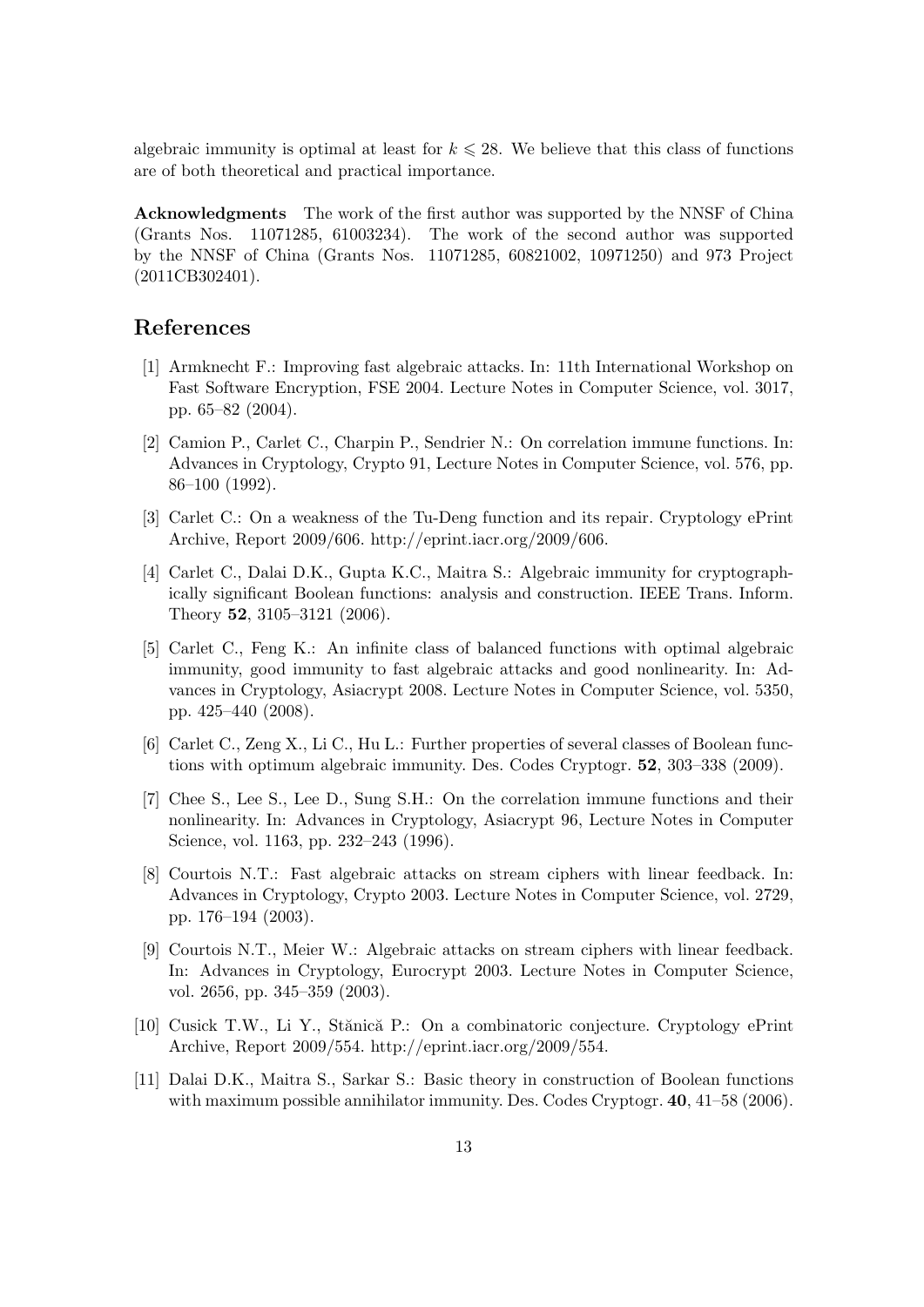- [12] Dillon J.F.: Elementary Hadamard Difference Sets. PhD thesis, University of Maryland (1974).
- [13] Flori J.P., Randriambololona H., Cohen G., Mesnager S.: On a conjecture about binary strings distribution. Cryptology ePrint Archive, Report 2010/170. http://eprint.iacr.org/2010/170.
- [14] Filiol E., Fontaine C.: Highly nonlinear balanced Boolean functions with a good correlation-immunity. In Advances in Cryptology, Eurocrypt 98, Lecture Notes in Computer Science, vol. 1403, pp. 475–488 (1998).
- [15] Li N., Qi W.: Construction and analysis of Boolean functions of 2t+1 variables with maximum algebraic immunity. In: Advances in Cryptology, Asiacrypt 2006. Lecture Notes in Computer Science, vol. 4284, pp. 84–98 (2006).
- [16] Li N., Qu L., Qi W., Feng G., Li C., Xie D.: On the construction of Boolean functions with optimal algebraic immunity. IEEE Trans. Inform. Theory 54, 1330–1334 (2008).
- [17] MacWilliams F.J., Sloane N.J.A.: The Theory of Error-Correcting Codes. North-Holland, Amsterdam (1977).
- [18] Maitra S., Pasalic E.: Further constructions of resilient Boolean functions with very high nonlinearity. IEEE Trans. Informa. Theory 48, 1825–1834 (2002).
- [19] Meier W., Pasalic E., Carlet C.: Algebraic attacks and decomposition of Boolean functions. In: Advances in Cryptology, Eurocrypt 2004. Lecture Notes in Computer Science, vol. 3027, pp. 474–491 (2004).
- [20] Pasalic E., Johansson T.: Further results on the relation between nonlinearity and resiliency of Boolean functions. In: IMA Conference on Cryptography and Coding, Lecture Notes in Computer Science, vol. 1746, pp. 35–45 (1999).
- [21] Pasalic E., Maitra S., Johansson T., Sarkar P.: New Constructions of Resilient and Correlation Immune Boolean Functions Achieving Upper Bound on Nonlinearity. In: International Workshop on Coding and Cryptography, Electronic Notes in Discrete Mathematics, vol. 6, pp. 158–167 (2001).
- [22] Rothaus O.S.: On bent functions. J. Combin. Theory A 20, 300–305 (1976).
- [23] Sarkar P., Maitra S.: Nonlinearity bounds and constructions of resilient Boolean Functions. In: Advances in Cryptology, Crypto 2000, Lecture Notes in Computer Science, vol. 1880, pp. 515–532 (2000).
- [24] Siegenthaler T.: Correlation-immunity of nonlinear combining functions for cryptographic applications. IEEE Trans. Inform. Theory IT-30, 776–780 (1984).
- [25] Tu Z, Deng Y.: A conjecture about binary strings and its applications on constructing Boolean functions with optimal algebraic immunity. Des. Codes Cryptogr., 2010. Online First Articles. DOI 10.1007/s10623-010-9413-9.